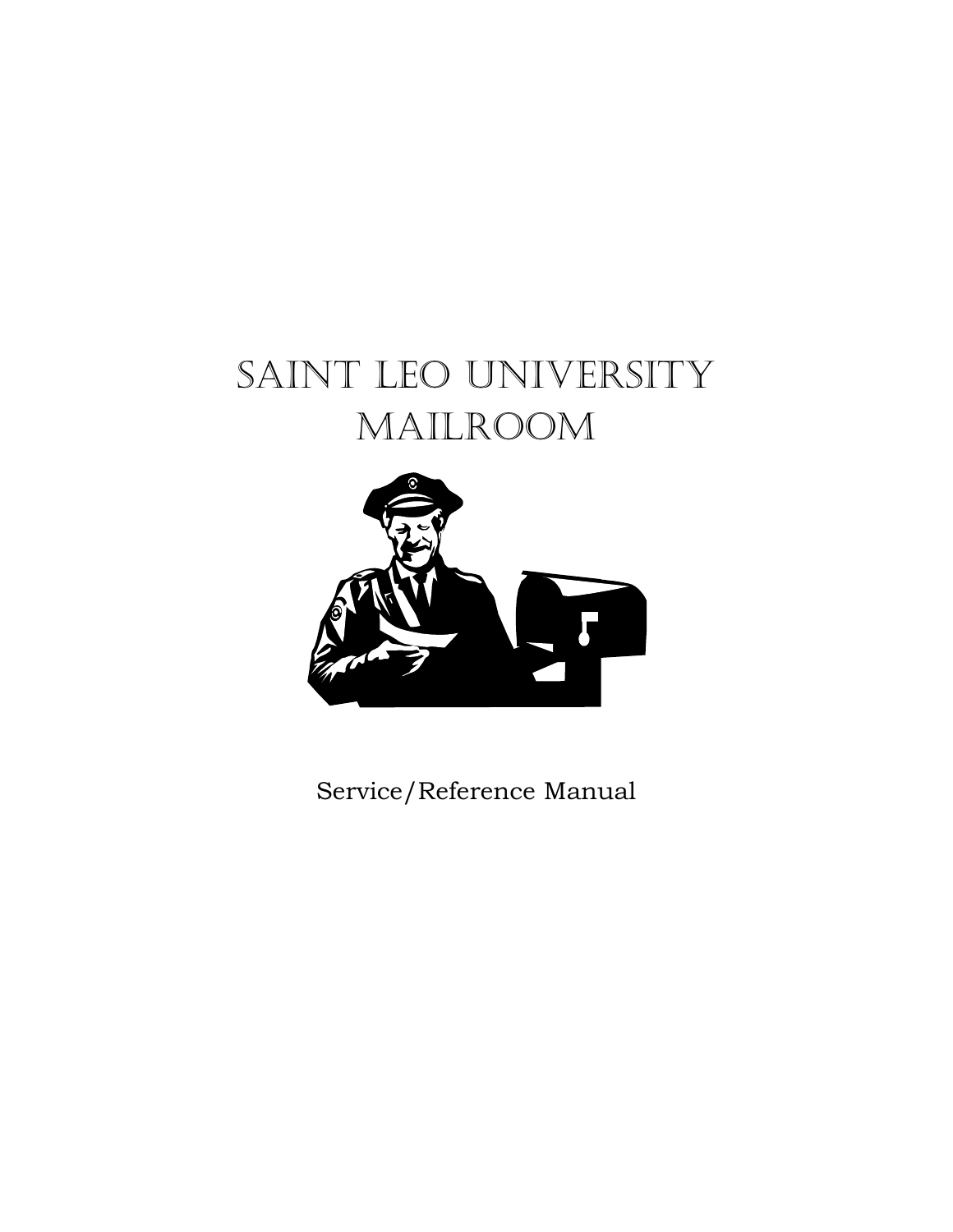# TABLE OF CONTENTS

| Ι. | Introduction                                      |      |
|----|---------------------------------------------------|------|
|    | Vision and Mission                                |      |
|    | Departmental Responsibilities                     |      |
|    |                                                   |      |
| Ш. | Incoming/Outgoing Mail                            | 5-6  |
|    | Mailing Services Provided - Students              |      |
|    | Mailing Services Provided - Faculty/Staff         |      |
|    | Mail/Package Delivery Schedule                    |      |
|    |                                                   |      |
| Ш. | Mail Preparation and Billing (Faculty/Staff Only) | 7-10 |
|    | Metered Mail                                      |      |

*Packages*

*Standard (3rd Class) Bulk Mail*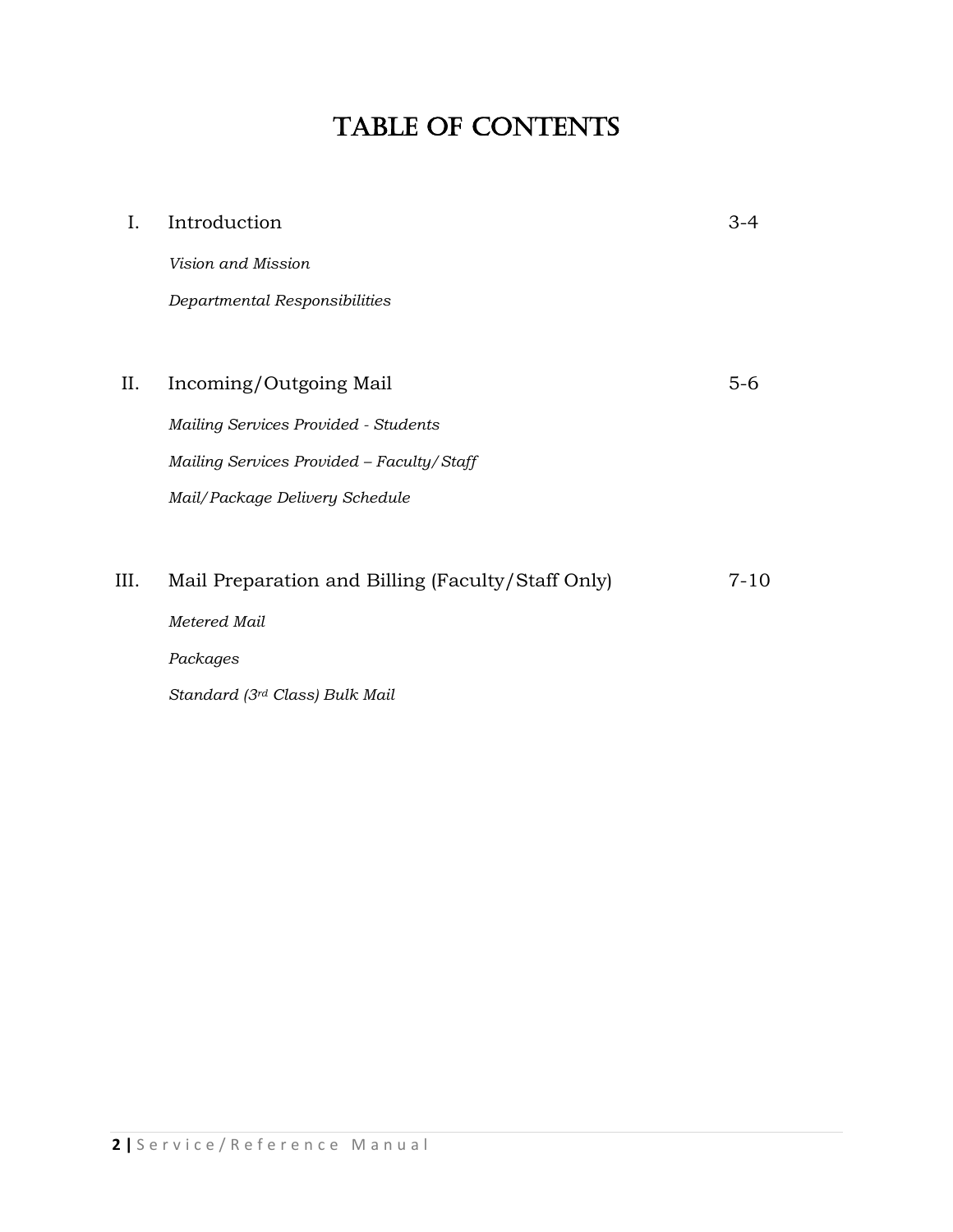# **INTRODUCTION**

Thank you for choosing your University Mailroom Services here at Saint Leo. We aim to provide the highest quality and most efficient services to our customers. This Mailing Service Guide will aid in accomplishing these goals through educating customers about the processes, procedures, and policies that the University Mailroom Services adheres to and is guided by. This guide provides basic information that will enable you to be able to easily and quickly determine how to meet your mail needs and ensure a smooth and efficient flow of your mail. Saint Leo University Mailroom Services is here to assist in the departmental mailing requirements on University Campus and prior to the entry of the USPS. By working together, we can maintain service excellence within our mail processes and services.

#### **University Mailroom Services Vision Statement**

*Saint Leo University Mailroom Services is a support service dedicated to serving and enhancing the overall quality of Saint Leo University's Mission, while meeting and exceeding the mailing needs of our students, faculty, and staff. A top priority of the support services provided by the University Mailroom is ensuring timely and accurate delivery of mail and related services, and quality customer service to our surrounding community. In addition, we seek to reduce operational and postage costs incurred by the University while simultaneously increasing our ability to better serve and meet the needs of our customers through providing the highest quality level of service. Our ultimate goal is to provide a quality and cost effective service that uses effective and efficient methods to meet our customers' mailing needs.* 

#### **University Mailroom Services Mission Statement**

*The Mission of Saint Leo University's Mailroom Services is to provide the most time and operationally efficient services while maintaining cost effectiveness, in order to meet and exceed the mailing needs of its community.*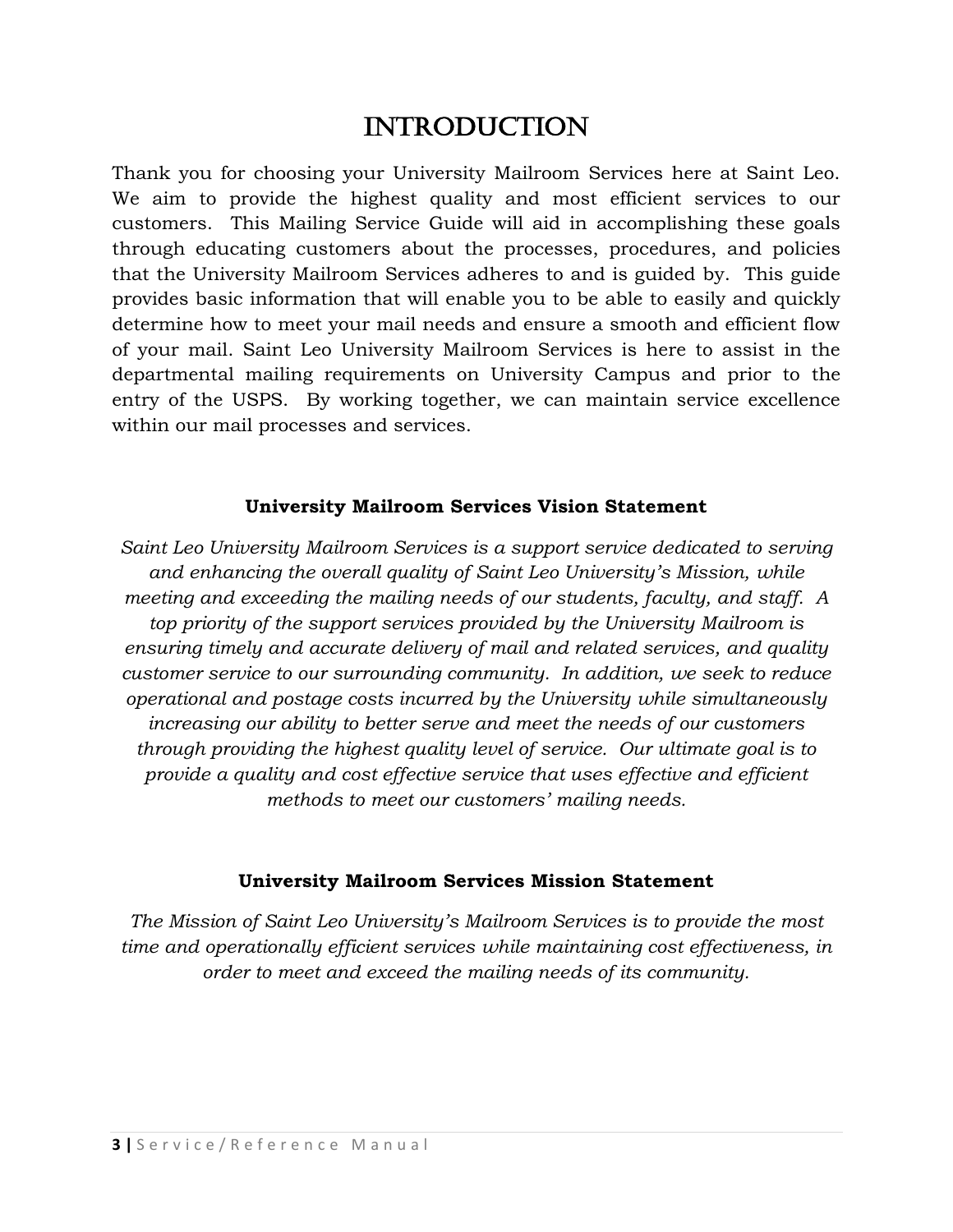### **Departmental Responsibilities**

The University Mailroom Services is a dedicated support service for Saint Leo University and undertakes the following tasks with the highest quality level of service possible:

- $\checkmark$  Collection, processing, and distribution of all incoming and outgoing mail/packages (student, faculty, and staff) on campus
- $\checkmark$  Coordination of mail/package distribution between University and USPS, UPS, and FEDex
- $\checkmark$  Processing/preparing outgoing packages for shipment
- $\checkmark$  Providing student mailboxes to residential students on University Campus
- $\checkmark$  Ensuring University is in compliance with USPS and other mailing regulations/guidelines
- $\checkmark$  Educate mailers of mailing options that will be efficient in both cost and time while still meeting their needs

### *General Information*

Location – located between Alumni/Roderick Hall and Crawford Hall

Contact Information:

Office: (352)588-8396 Fax: (352)588-7884

Hours of Operations - Monday – Friday, 8am – 5pm

Faculty/Staff Mailing Address: Student Mailing Address: Name:\_\_\_\_\_\_\_\_\_\_\_\_\_ Name:\_\_\_\_\_\_\_\_\_\_\_\_\_\_ Saint Leo University Saint Leo University 33701 State Road 52 33701 State Road 52 MC: PO Box 6665 MC: PO Box 5555 Saint Leo, FL 33574-6665 Saint Leo, FL 33574-5555

### **Mail/Package Delivery Schedule**

| Delivery Service Provider | Estimated Delivery Time | <b>Estimated Pickup Time</b> |
|---------------------------|-------------------------|------------------------------|
| USPS - Post Office        | $9:15 \text{ am}$       | $3:00 \text{ pm}$            |
| <b>UPS</b>                | $11:30$ am              | $1:30$ pm                    |
| FEDex Ground              | $1:30 \text{ pm}$       | $1:30$ pm                    |
| <b>FEDex Express</b>      | $3:00 \text{ pm}$       | $3:00 \text{ pm}$            |
| Office Depot              | 11:45 am                | 11:45 am                     |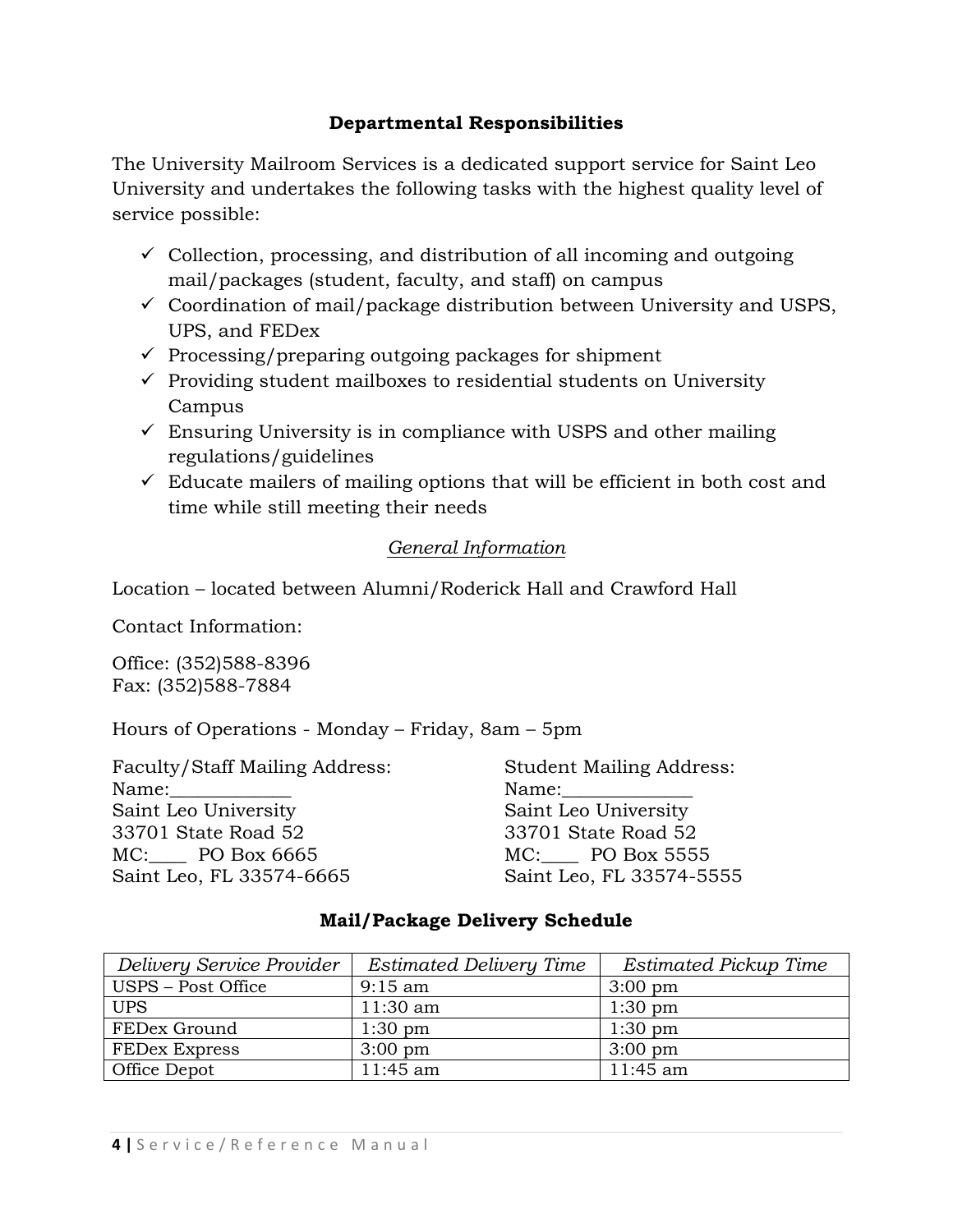# INCOMING/OUTGOING MAIL

University Mailroom Services will process all incoming/outgoing mail for the campus. This includes sorting student and faculty/staff mail, metering departmental mail, and receiving and distributing packages around campus for both students and faculty/staff. Our department is also responsible for enforcing the U.S. Postal regulations and educating University Campus Personnel about postal regulations and changes.

### **Services Provided – Students**

*Mail Boxes (Mail Codes) -* Student Mail boxes are assigned to residential students only at the beginning and throughout the school year. The Mail Code (box) that a student is assigned at the beginning of their first year will be the mailbox they are assigned for the duration of their stay at Saint Leo University. The exception is if the student fails to complete the proper forms and checkout at the end of each spring semester, resulting in an inability to determine if student is returning next fall and potential loss of assigned Mail Code (MC). **Students losing or failing to return their key at the end of the spring semester will be charged a non-refundable fee of \$100 for lock change.** If one loses their mail key during the year, a charge of \$100 will be incurred unless they are able to locate their key and the lock did not have to be recored. **Mail placed in the students' mail box is not permitted to be passed through the window; it is the students' responsibility to carry their key with them to check their mailbox.**

*Packages -* All student mail is received from the US Post Office at 9:30am Monday – Friday and placed in the students' mail box by 12:00 (noon) pm. Any item/package unable to fit in the students mail box will have a notification slip placed in their box and may be picked up at the window between 8 am and 5 pm, Monday – Friday except on University recognized Holidays. Please ensure that you have valid picture ID to receive your package. For packages being shipped via private carrier service (UPS, FEDex, etc.) please allocate for a minimum of 30 minutes processing time after deliver is complete. The University Mailroom Services Staff will sign for and track any/all packages that come through our department. If you (the student) are attempting to locate a package, please have tracking number available to expedite the process of locating your package. If you do not have a tracking number, please provide the carrier and approximate date(s) of delivery so we can run a broad search in an effort to locate your package. Please note that packages without a tracking number and/or proper addressing will be more difficult and timely to locate if at all.

*Outgoing Mail/Packages –* The University Mailroom Services does not provide postage for students to purchase or use to mail letters or packages via the US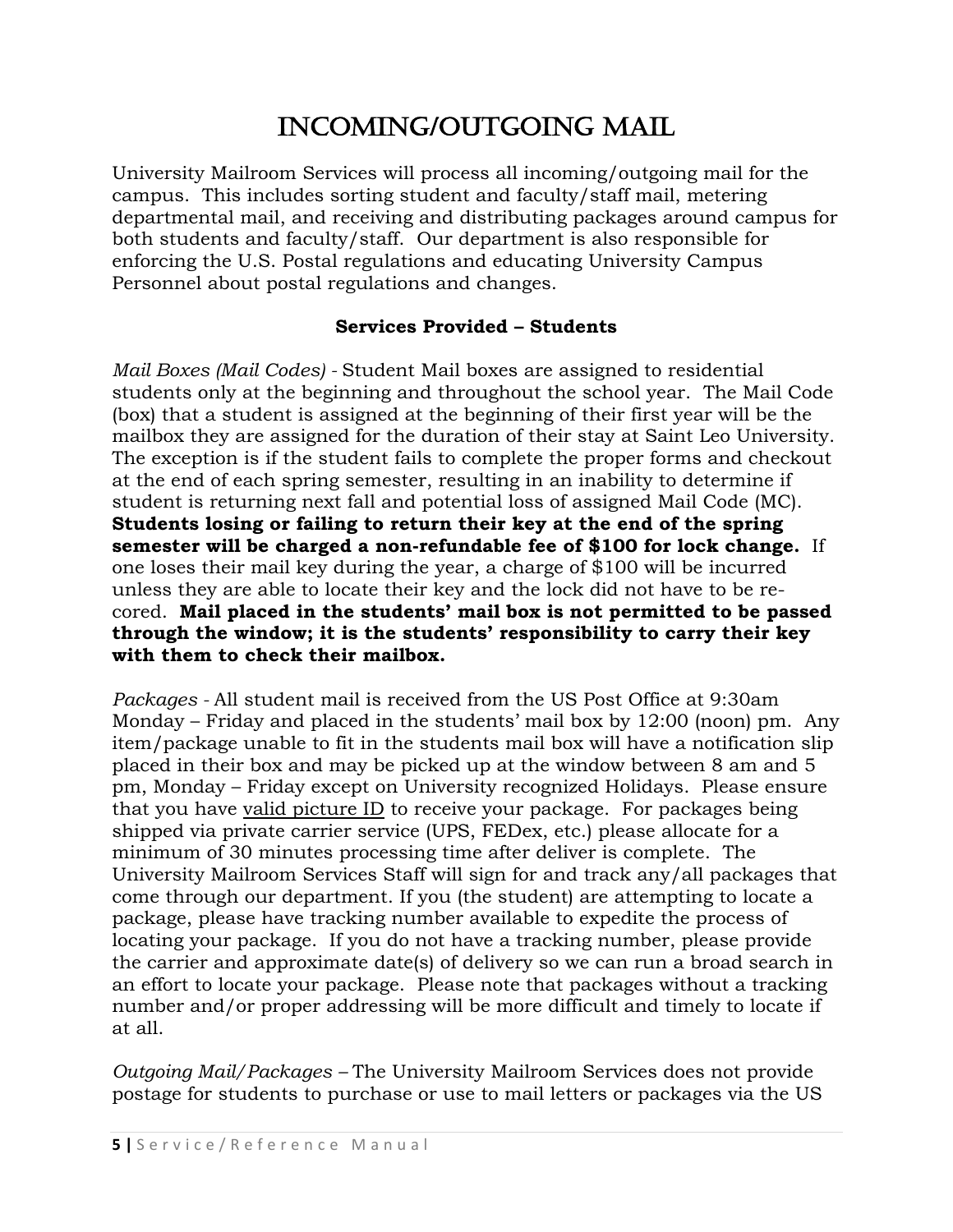Post Office. Packages can be sent via UPS or FEDex using a credit card by filling out the UPS/FEDex forms available at the Mailroom or online at the couriers' website. For students needing a call tag or pick up using one of these carriers please notify the University Mailroom Services staff and leave package for pick up there. The drivers are unable to pick up packages from the Residence Halls or other buildings around campus.

#### **Services Provided – Faculty/Staff**

*Mail Boxes (MC's) –* Department mail boxes are located in the University Mailroom. It is the department staffs responsibility to regularly check their mail box to receive mail and small packages. The University Mailroom Services will not deliver mail to the department.

*Packages –* All departmental packages will be delivered to the University Mailroom and signed for by its staff. These packages will be checked in and delivered by University Mailroom Staff throughout the afternoon. If department needs package sooner, they must either notify the Mailroom before the first delivery run service or come by and pick up the package. Please notify University Mailroom Staff of missing a package(s) and have either tracking number or date of delivery and carrier used so we may help to locate your package as quickly as possible. Please note that not having a tracking number may delay us in locating the package in question.

*Paper Delivery –* The University Mailroom does paper deliveries for University Campus departments. We will not deliver paper until a work order is handed to us by the Copy/Duplication Center for delivery. Please allow for 24 to 48 hours after order is received by University Mailroom for delivery of orders above 4 cases, 4 cases and below will be delivered within 24 hours of the Mailroom Staff receiving a delivery order.

*Outgoing Mail/Packages –* The University Mailroom only provides metering of University/Departmental mail, all personal mail for faculty/staff needs to have postage on it. Postage can be purchased at the US Post Office or online at the chosen carrier's (USPS,UPS and FEDex) website. For all University/Department packages being sent out, please bring to University Mailroom in box. We have limited supply of large boxes and only next-day packaging material readily available. For office depot returns please have confirmation number on package and have pre-scheduled pickup through office depot.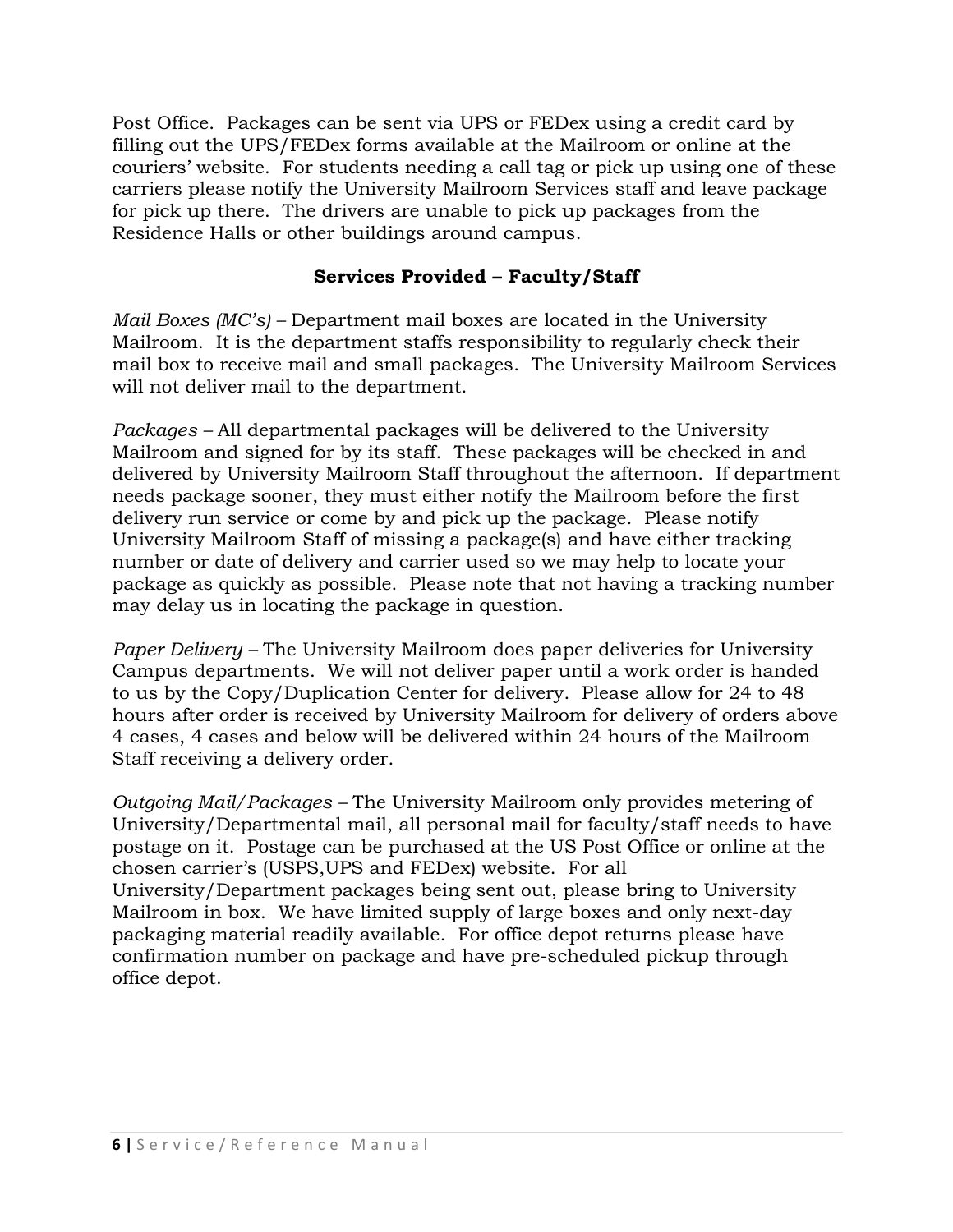# Mail preparation and Billing (dept. only)

# *Metered Mail*

# *Preparation*

- $\checkmark$  Bring all mail (intercampus, stamped, and metered) to University Mailroom prepared
	- o Mail that does not meet the following may be returned due to improper preparation
- $\checkmark$  Provide department billing code with outgoing mail
- $\checkmark$  Have all letters addressed and facing in the same direction with all flaps open, closed, or sealed prior to delivery
- $\checkmark$  Separate mail requiring postage (metering) from intercampus mail and stamped mail
	- o There are two drop boxes located next to the front window for your convenience. Place intercampus and already stamped mail in the appropriate boxes.
	- o Separate international mail from domestic
- $\checkmark$  Have return address with departmental Mail Code (MC) to ensure mail unable to be delivered is returned to correct department
- $\checkmark$  Intercampus Mail
	- o Please include date, Name of receipient, department mail code, and sender name and department mail code on envelopes
- $\checkmark$  Mail received before 2:45pm will be metered and mailed same day
	- o Large mailings (over 250 pieces) must be received before 12:00pm (noon) for same day service
- $\checkmark$  University Mailroom does not provide postage to none University related mail
	- o Please visit the US Post Office behind St. Edwards Hall for personal mail requiring postage

# *Meter Mailing Options*

- $\triangleright$  First Class accounts for majority of mail
- $\triangleright$  Certified Mail we have supplies to accommodate this service. Please have form completed prior to delivery of mail to University Mailroom. Additional postage required to use this service.
- $\triangleright$  Return Receipt we have supplies to accommodate this service. Please have form completed prior to delivery of mail to University Mailroom. Additional postage required to use this service.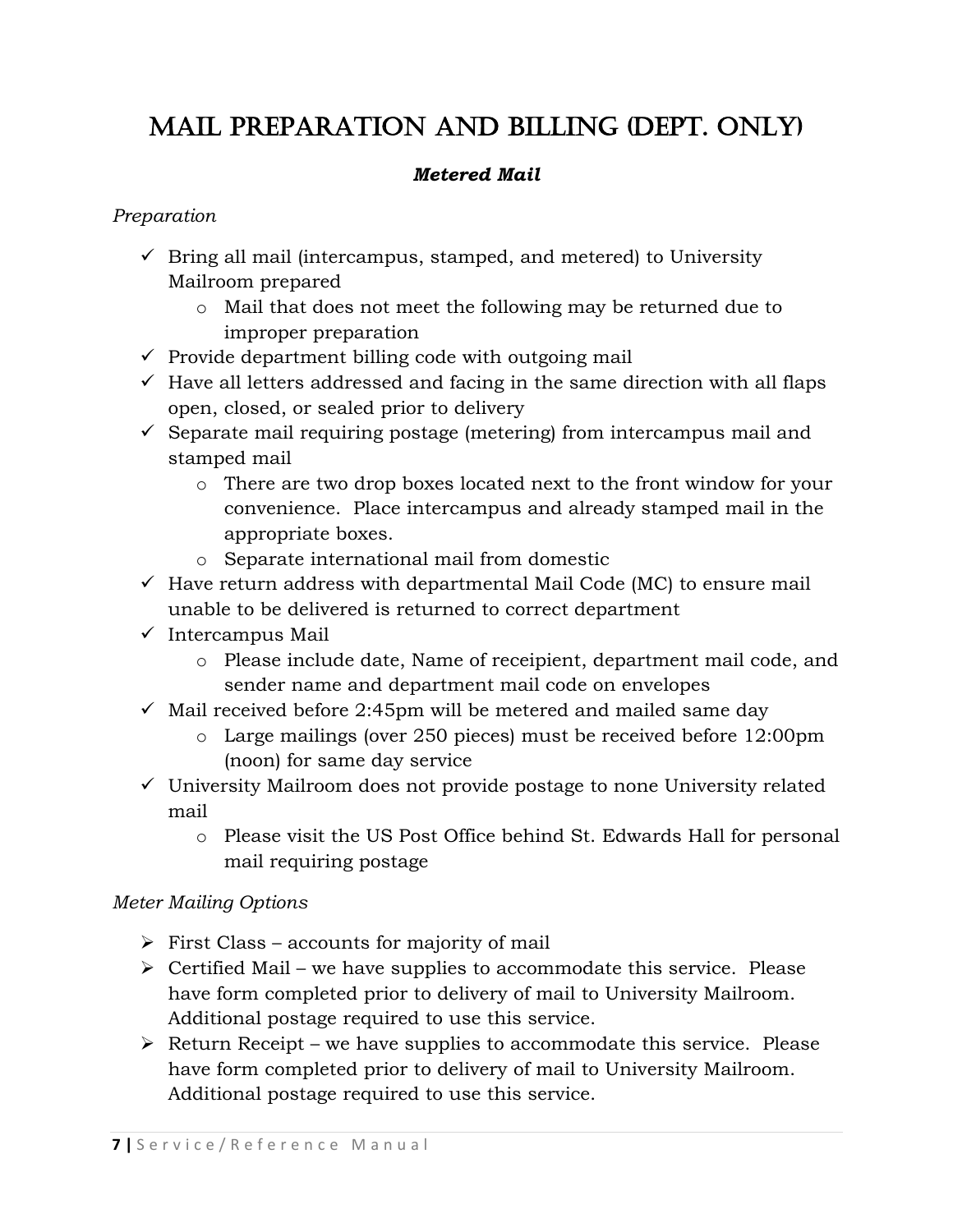- $\triangleright$  Registered Mail Service typically used for international mail. Please contact University Mailroom prior to using this service as additional postage and forms are required.
- $\triangleright$  Media/Library Mail for departments sending books/media mail that does not need to be sent first class and may be mailed at lower postage rate saving money. See your Mailroom Staff for more information.

# *Packages*

UPS and FEDex are our preferred carriers to send packages weighing over 3 lbs and overnight letters.

- $\triangleright$  Packages being sent UPS must be received prior to 1:30 pm for same day service. UPS drop box is picked up at 5pm and limits size available to be shipped (please use only for next day letters).
	- o Services provided include
		- **Ground**
		- 3 Day Select
		- $\blacksquare$  2<sup>nd</sup> Day
		- Next Day
- Packages/Letters being sent FEDex Express must be received prior to 3:00pm for same day service. Drop box is picked up at 3pm and limits size available to be shipped (please use for next day letters and medium size packages).
	- o Services Provided include
		- Express Saver (3 Day)
		- $\blacksquare$  2<sup>nd</sup> Day Air
		- Next Day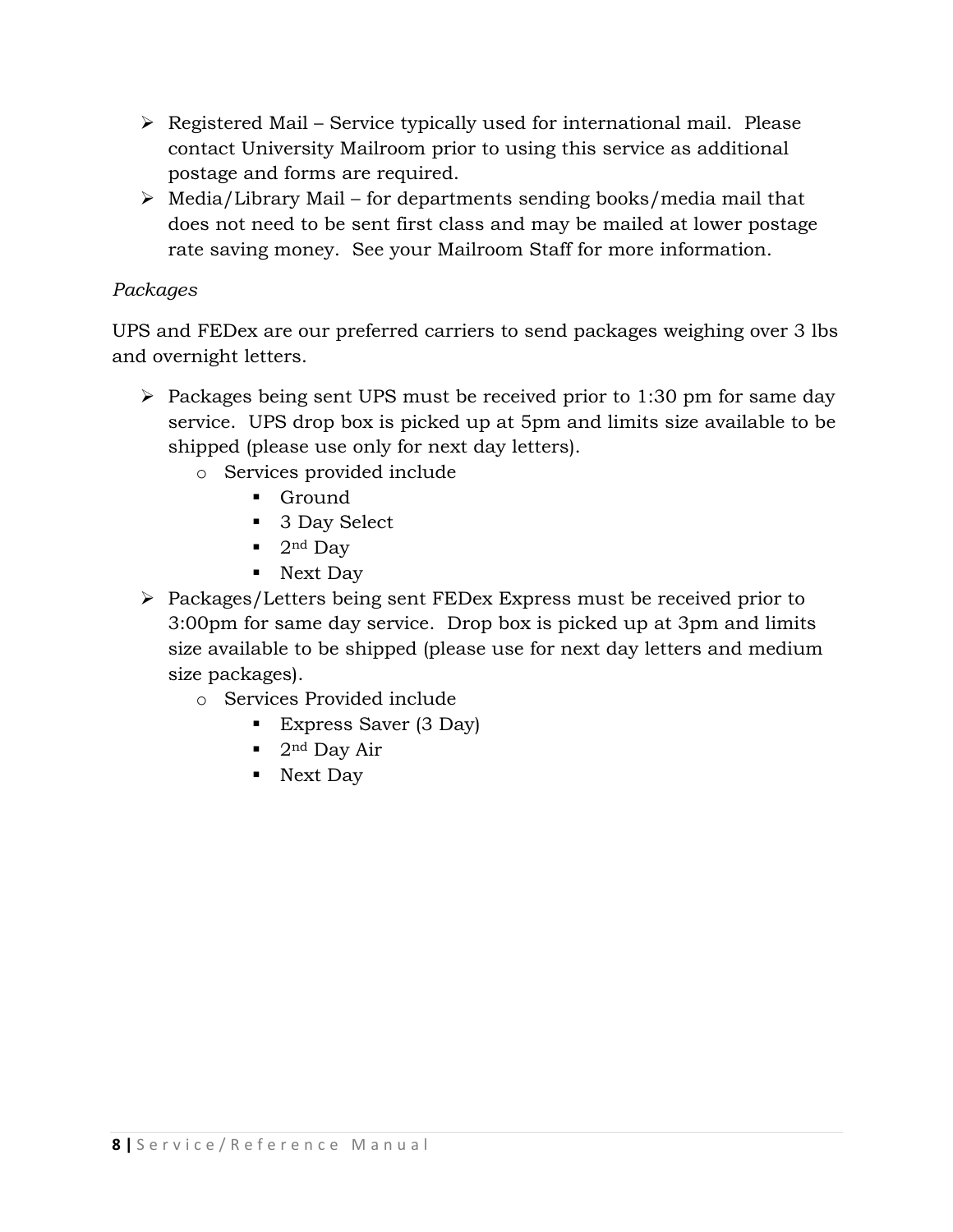### *Bulk Mail*

Bulk Business Mail (3rd Class Mail) is an efficient and cost-effective method for communicating generic information to a large population. This service guide is designed to help simplify and inform individuals about the process of preparing and mailing a bulk mail project. We are presently equipped to process small bulk business mailings of less than 3000 pieces in a timely and effective manner. The Campus Mailroom is providing this reference service guide for our customers to aid in the quality and timeliness of our ability to serve the University community.

### *When should you contact the Campus Mailroom to use our services?*

While we gladly accept walk-in jobs and projects, our ability to serve you in a time-effective manner is enhanced with a little planning. The optimal time to contact the Campus Mailroom regarding a large (bulk) business mailing is prior to scheduling the project with the printer/duplicating service. Contacting us prior to the printer/duplicating service will provide us the opportunity to save you time and money by ensuring that your mailing will meet the Bulk Mail requirements set forth by the US Post Office.

# *What information should I have when I contact the Campus Mailroom for a bulk mail project?*

The following information is required:

- $\triangleright$  Number of pieces in the mailing
- $\triangleright$  Date of event or mailing to be sent
- Type of mail piece desired to be used (sample preferred)

Please do not hesitate to contact us if you have any questions or need additional information.

### *Who should I contact?*

Please contact Sean VanGuilder, Mailroom Operations Manager, @ (352)588- 8396 or email  $\omega$  sean.vanguilder $\omega$ saintleo.edu. Sean serves as the primary contact for all bulk mail jobs.